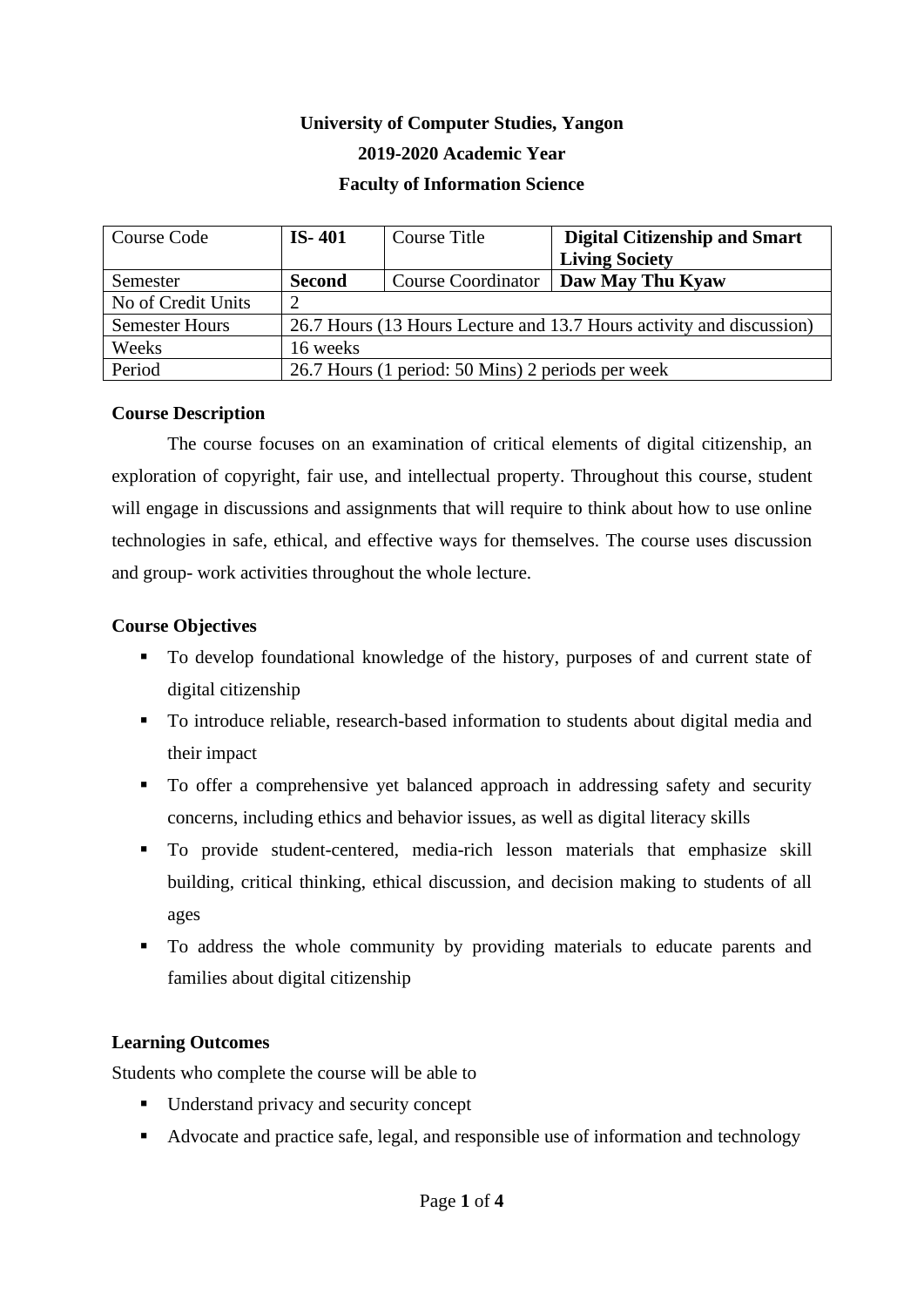- Exhibit a positive attitude toward using technology that supports collaboration, learning, and productivity
- Demonstrate personal responsibility for lifelong learning
- Understand digital ethic such as plagiarism, copyrights, fair use and public domain
- Exhibit leadership for digital citizenship
- Equip them with the knowledge and skills to bring digital citizenship into their classrooms in meaningful ways
- Think critically, behave safely, and participate responsibly in our digital world

## **Prerequisites**

▪ -

## **Major Topics Covered in the Course**

- (1) Cyberbullying
- (2) Digital citizenship
- (3) Digital commerce
- (4) Digital communications
- (5) Digital footprint/Online presence
- (6) Digital law
- (7) Digital privacy
- (8) Digital rights/responsibilities
- (9) Digital search and research
- (10) Fair use, Public domain
- (11) Image copyright
- (12) Internet safety
- (13) Netiquette
- (14) Online Plagiarism
- (15) Passwords
- (16) Social media
- (17) Stranger Danger

# **References:**

- 1. *Structured Learning IT Teaching Team and Ask a Tech Teacher*, "Digital Citizenship Curriculum", 1 st Edition, USA, ISBN-10: 0984588183
- 2. https://www.commonsense.org/education/lesson-plans
- 3. Nourishing Responsible Digital Citizens, Dominican University of California, by Instructor – Joe Herz

# **Learning Assessments**

Overall grade is based on the following:

- 30% Participation (Discussion, Dialogue, Debates and Attendance)
- $\bullet$  30% Quiz
- $\bullet$  40% Writing Assignments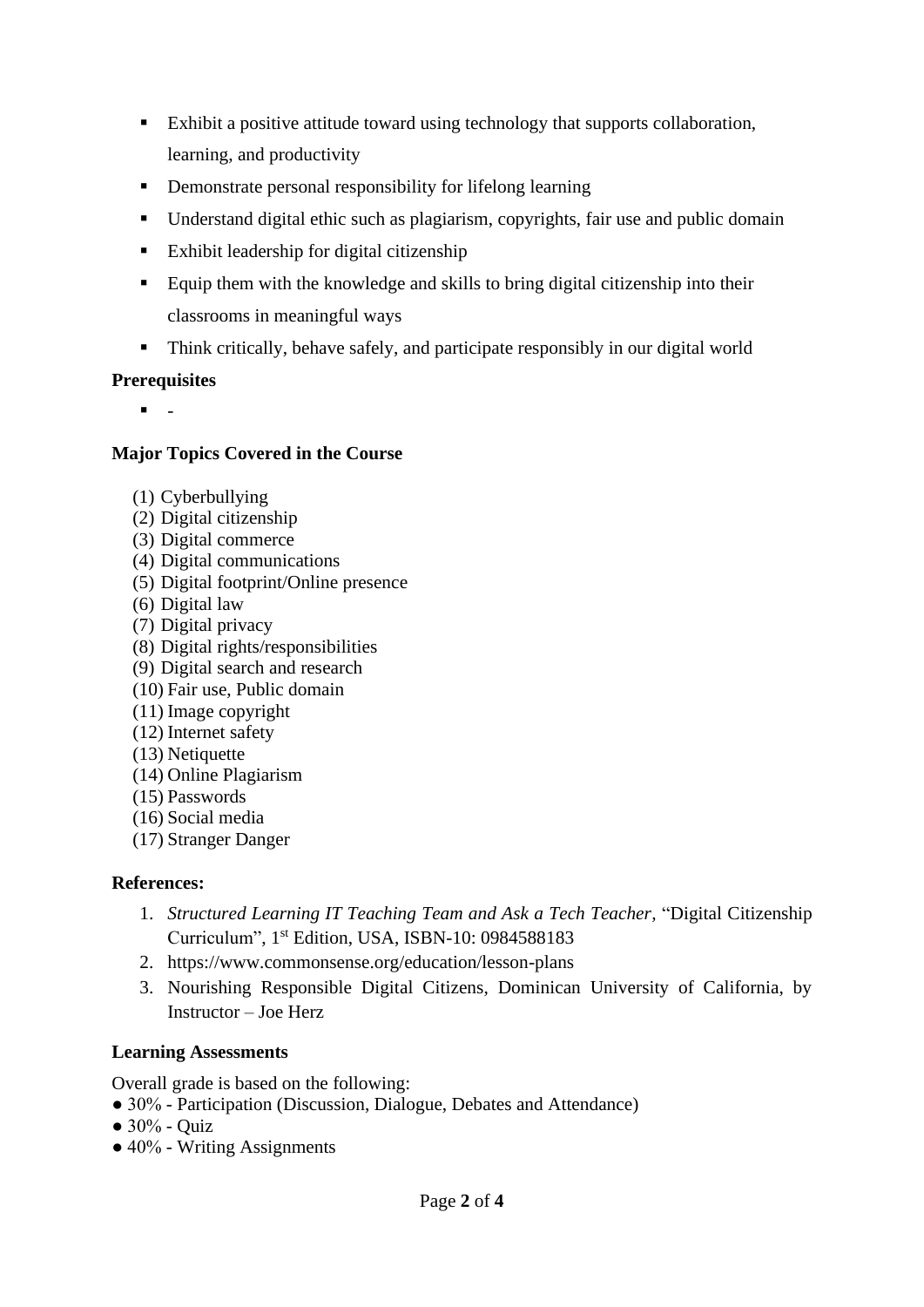# **Participation and Quiz**

Students are expected to participate in all class discussions, debates and dialogues readings. Students are expected to attend the class regularly.

Participation is a major factor in determination of the final grade.

There will be (20 minutes) quiz to **6 or 8 times** in the classroom.

Students have to answer all quizzes.

Students are **not allowed to answer the quiz again**.

Quizzes will review material from all lessons and lesson topics.

Student will be required to complete the quiz with a passing score of 80% or higher.

#### **Assignment Policy**

This is a team-based class with assignment and activity deadlines.

There will be **two writing assignments** for every student.

Students are allowed to discuss about assignments with others but they **are not allowed to copy** it.

If so, all students (with same answers) must be deducted 50% of their assignment mark. Students also need to clearly identify their task in writing assignment.

## **Assignment Due Dates**

Late assignments will be penalized at 5% per day unless an excused exception has been arranged such as medical leave.

If student hand in a late assignment, he/she must identify (i) how many days late this assignment is and (2) why.

# **Plagiarism and Academic Honesty**

Plagiarism is using what another person has developed as your own words or thoughts. Plagiarism is never acceptable. UCSY requires students to conduct themselves honestly and responsibly and to respect the rights of others. Cheating, plagiarism or other forms of academic dishonesty may result in disciplinary action and sanctions.